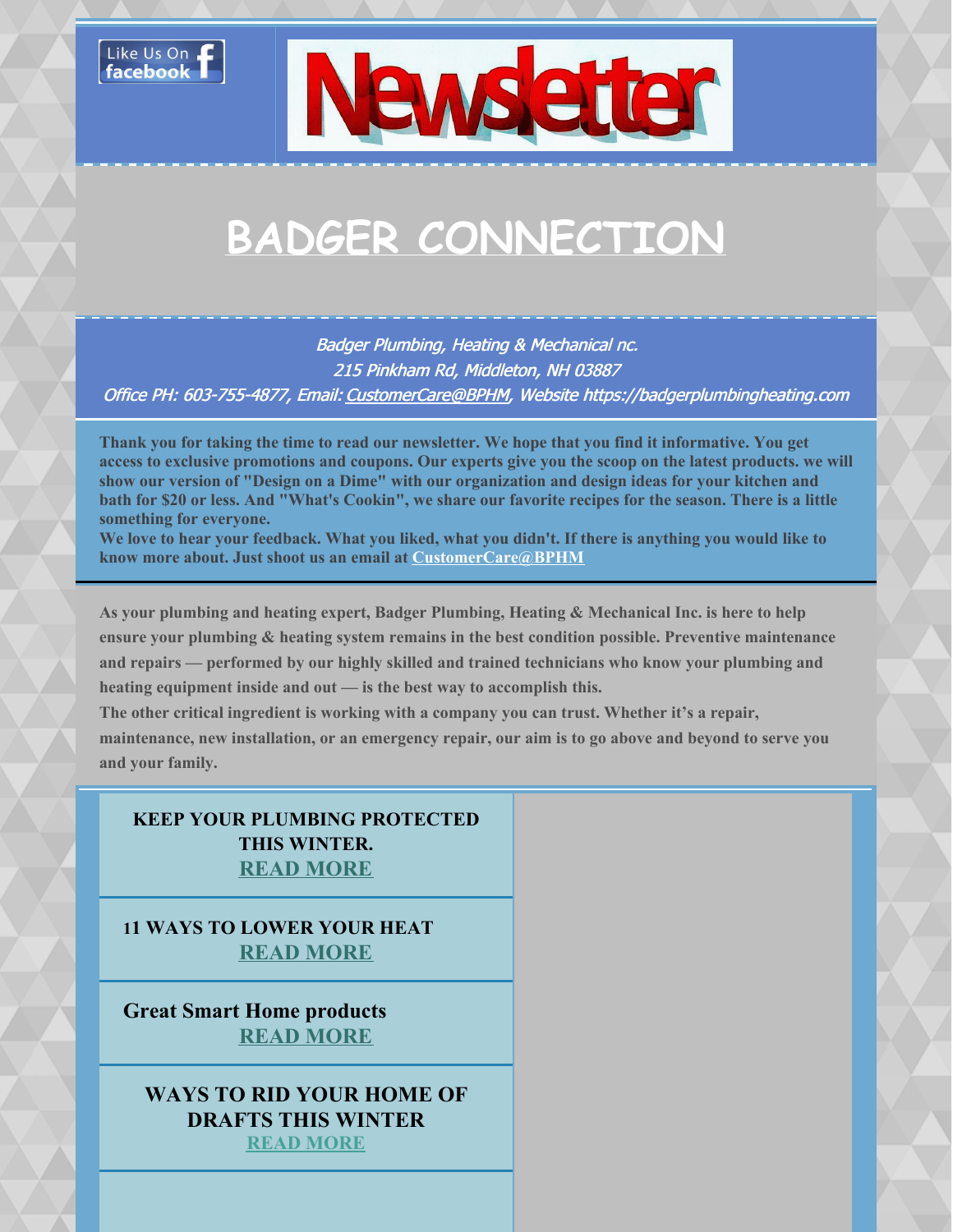





### **Is Your Home Prepared?**

The cold is upon us. Like it or not it's here to stay for a bit. Below freezing temperatures can be a homeowners biggest nightmare. Coming home to a waterlogged house due to frozen pipes that had burst. Dealing with the clean up can be costly, not to mention you are without a water supply until it's fixed. When water freezes inside a plumbing pipe water expands and pressure increases. Once a plumbing pipe bursts hundreds of gallon of water can pass through it a day, causing thousands of dollars in damage. Here are some things you can do to help prevent freeze ups.

#### **READ [MORE](https://files.constantcontact.com/4467a6b2801/e7f74c00-0e91-4522-8b28-3c80d3f9d29a.pdf)**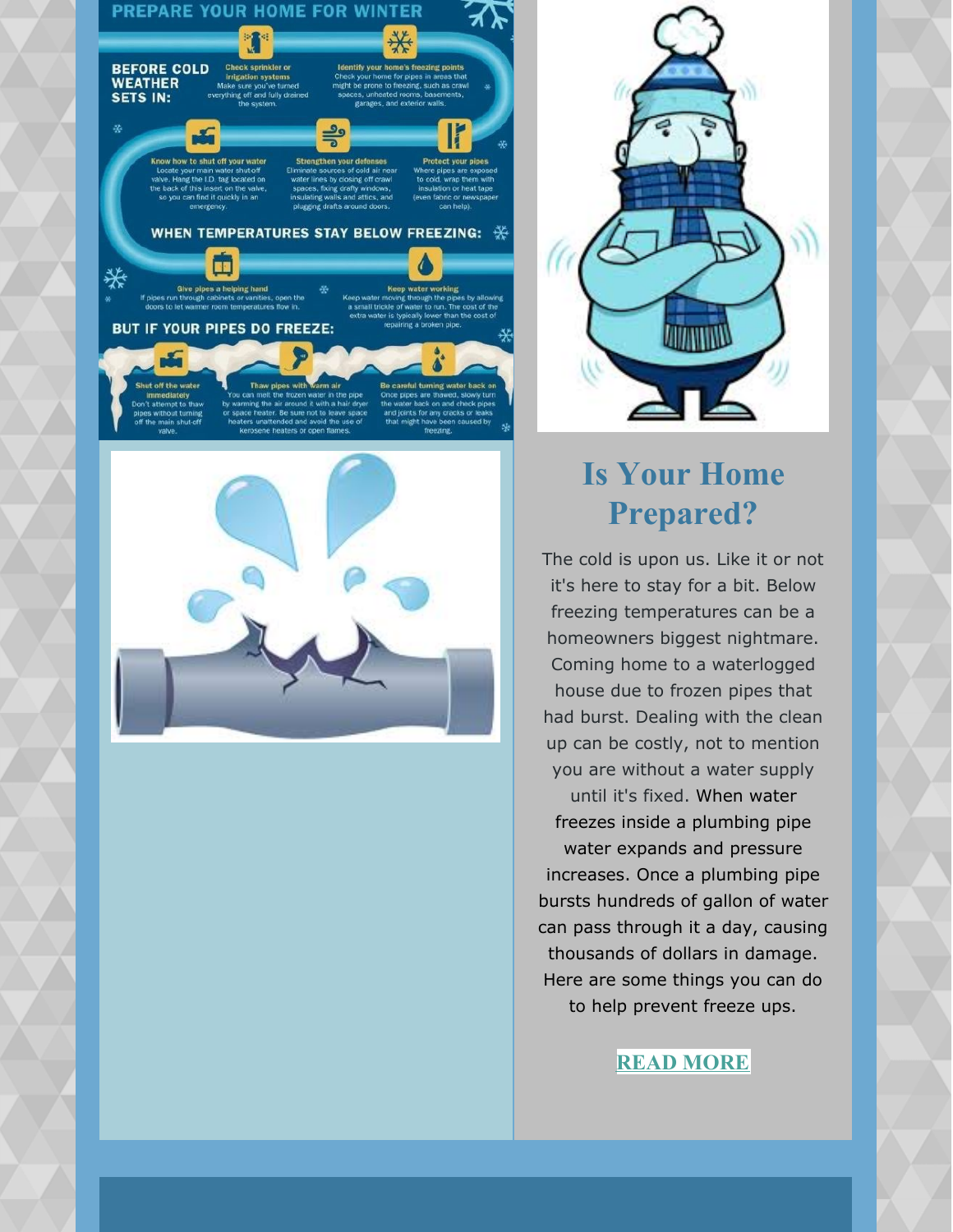#### Ways to Select a Superior Service Company







**Selecting any type of home service company is a frightening prospect for most homeowners. This is a different list than you'll typically see from a consumer magazine or government agency. Few people, for example, want to call three to five companies for an estimate, especially if you need service quickly. People simply want someone who will do a good job at a fair price with the minimum amount of hassle. Almost no one is going to call past customers or check with the licensing board. Our list focuses on things you can do quickly and practically.**

**READ [MORE](https://files.constantcontact.com/4467a6b2801/f2c47256-efe5-4c6c-93b7-b9bcba67c1b3.pdf)**

### HOW A PLUMBING TRAP CAN LOSE WATER



Plumbing traps, commonly called P-traps, are an important part of your plumbing system. They are designed to constantly hold water in the drain to prevent sewer gas from escaping into the house. While sewer gases may contain noxious odors and smell terrible, they can also be explosive and poisonous. Ensuring that your Ptrap has enough water will keep things running smoothly. Sometimes things start to run dry. Here are some ways that your

plumbing trap can lose water:

**Evaporation:** Overly dry air conditions can cause the water in your plumbing trap to evaporate.

**Capillary Action:** If something is stuck inside of the pipe and is wicking or absorbing the water from the toilet, capillary action could be to blame.

**Oscillation:** Traps can lose their water from too much wind and the air outside of the house, which could be getting into the pipes and may bounce the water out of the bowl.

**S-trap:** An S-trap could also be the culprit of an empty trap. The long leg of the pipe causes the water to pass through with too much force, pulling water right out of the trap.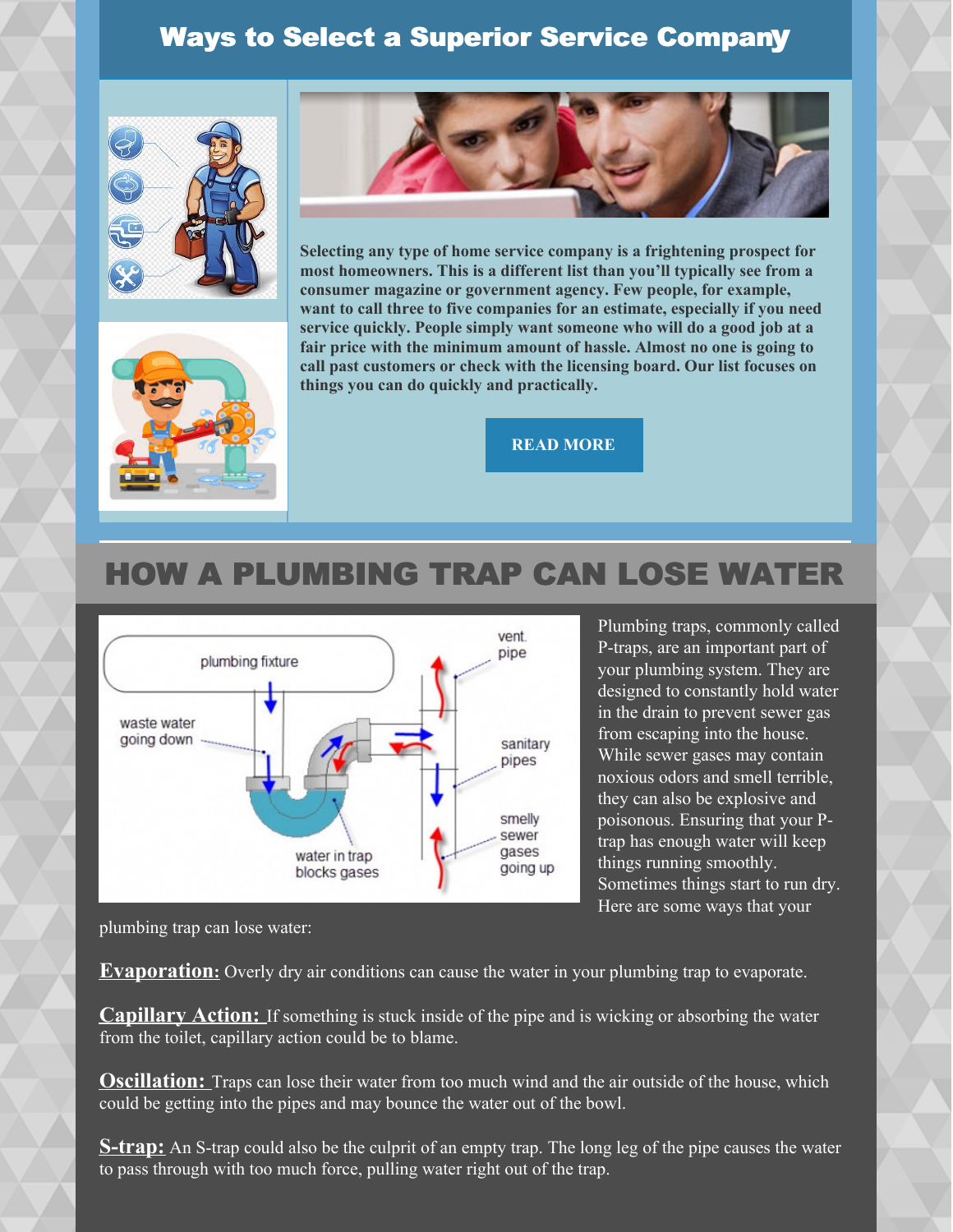### **HOW LONG DOES IT TAKE FOR A P-TRAP TO DRY OUT?**

P-traps can dry out as quickly as a month, sometimes even less than that. This happens most often in winter. To prevent your P-trap from drying out, run the sink or shower for a minute or two once a week to keep water flowing and your P-traps from drying out.

Are you having an issue with your P-trap running dry? Do you think a clogged drain or one of the **issues above could be to blame? Whatever your plumbing needs are, the experts at Badger Plumbing & Heating are here to help! We also offer 24/7 emergency service to ensure you never go without. To schedule a service visit, give us a call at 603-755-4877 or message us here.**

#### **ORGANIZE ON A DIME - ORGANIZE YOUR SPACE FOR \$20 OR LESS**



**CLEAN UP YOUR SINK** I thought this was a cute way of keeping toothbrushes off the sink top. You can find the glass candle holder at the dollar store as well as the bag stones.



**POCKET ORGANIZERS** You can find these organizers at the dollar store. Hang them inside your vanity door to store your bathroom essentials.



**PVC HOLDERS** This is a great way to organize your products. Like your curling iron, straight iron, or brush.

### **WHAT'S COOKIN?**

*This time of year there is nothing better than warm homemade soup to warm up with. This one is a family favorite!*

*Onions, slowly cooked until deep brown and caramelized, give this classic its distinctive flavor. Great for a party, this recipe is easily doubled; simply cook the onions in two skillets.*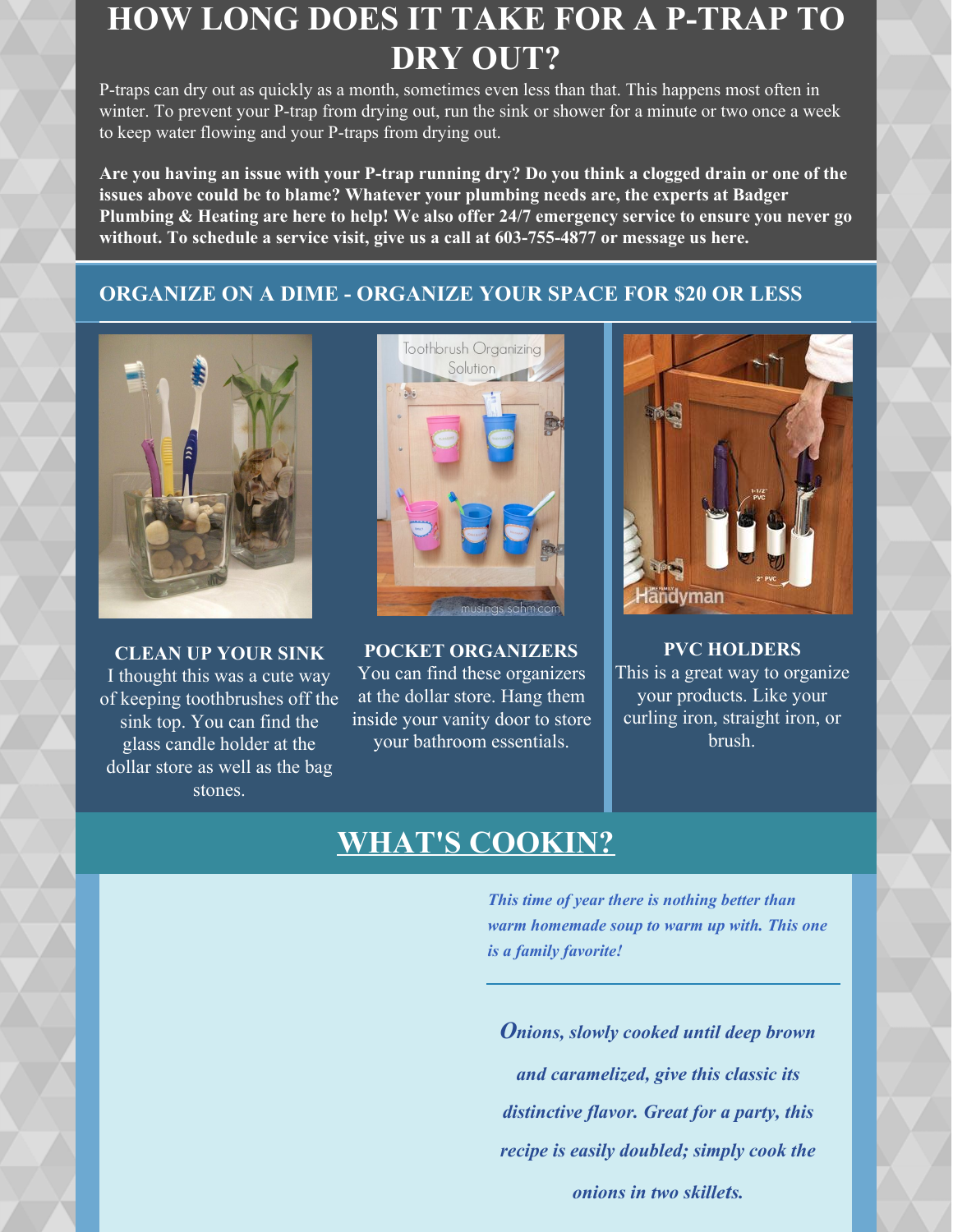**CAL/SERV: 440 YIELDS 4 SERVINGS**



# **\$35.00 OFF ANY PLUMBING REPAIR**

Valid through Apr 30, 2021

**[Claim](https://campaignlp.constantcontact.com/abcoupon/claim/e6006ccf-ddcd-45a5-b5cb-1053d145f9c3?c=) Now**

# **\$25.00 OFF KITCHEN FAUCET REPLACEMENT**

Valid through Apr 10, 2021

**[Claim](https://campaignlp.constantcontact.com/abcoupon/claim/5462bb87-d8b9-45cb-b637-8047d010e7f0?c=) Now**

## **\$50 OFF ANY WATER HEATER REPLACEMENT**